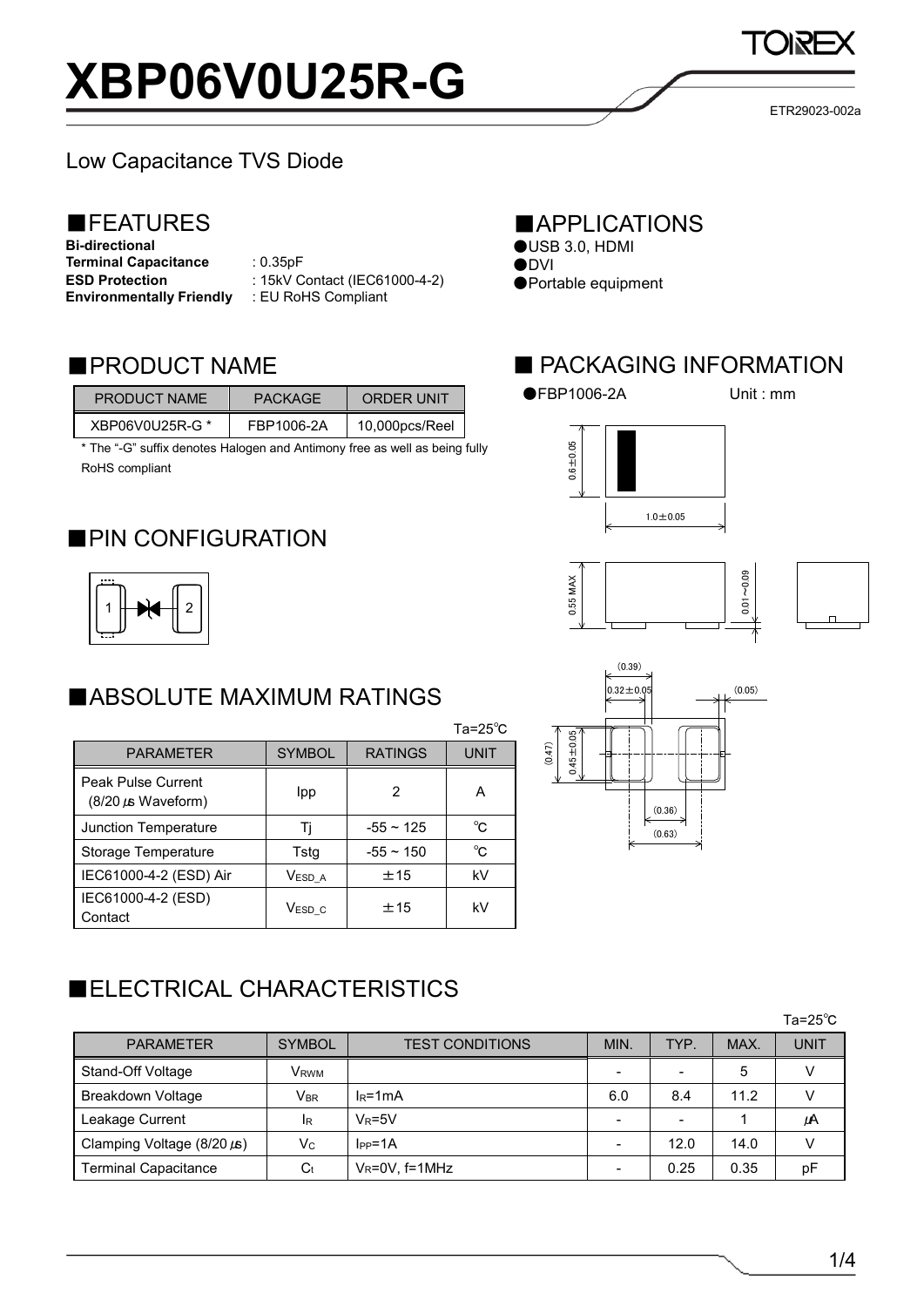#### **TYPICAL PERFORMANCE CHARACTERISTICS**

(1) Clamping Voltage vs. Peak Pulse Current (2) Terminal Capacitance vs. Reverse Voltage





(3) Transmission Line Pulse (TLP) Measurement



## ■NOTES ON USE

1. Please use this IC within the absolute maximum ratings.

Even within the ratings, in case of high load use continuously such as high temperature, high voltage, high current and thermal stress may cause reliability degradation of the IC.

2. Torex places an importance on improving our products and their reliability.

We request that users incorporate fail-safe designs and post-aging protection treatment when using Torex products in their systems.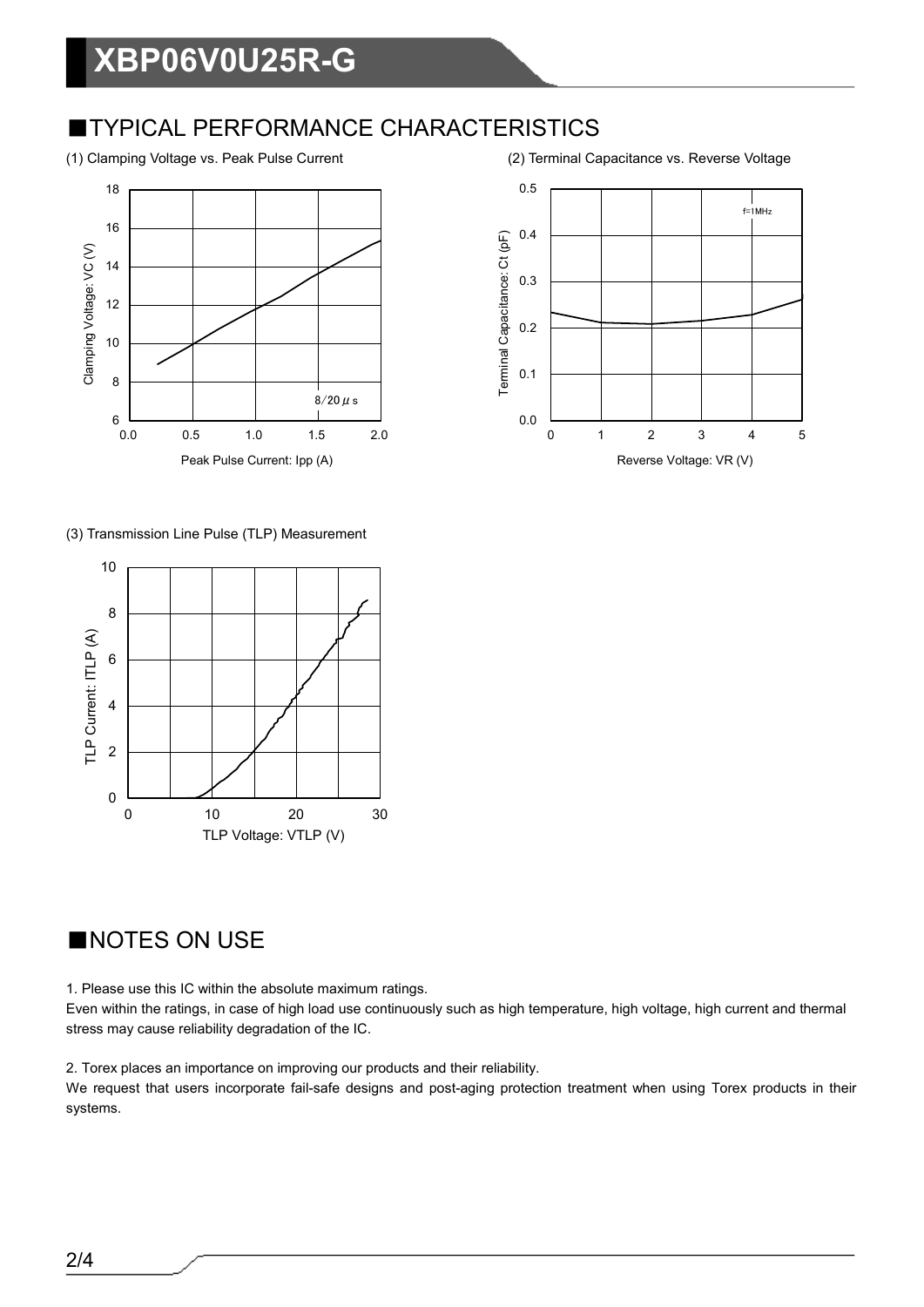## ■REFERENCE PATTERN LAYOUT

#### ●FBP1006-2A

Unit: mm



#### ■MARKING RULE

#### FBP1006-2A



#### ① represents product。

| <b>MARK</b> | <b>PRODUCT</b> |
|-------------|----------------|
|             | XBP06V0U25R-G  |

② represents production lot number

0~9, A~Z repeated

(G, I, J, O, Q, W excluded) \*No character inversion used.